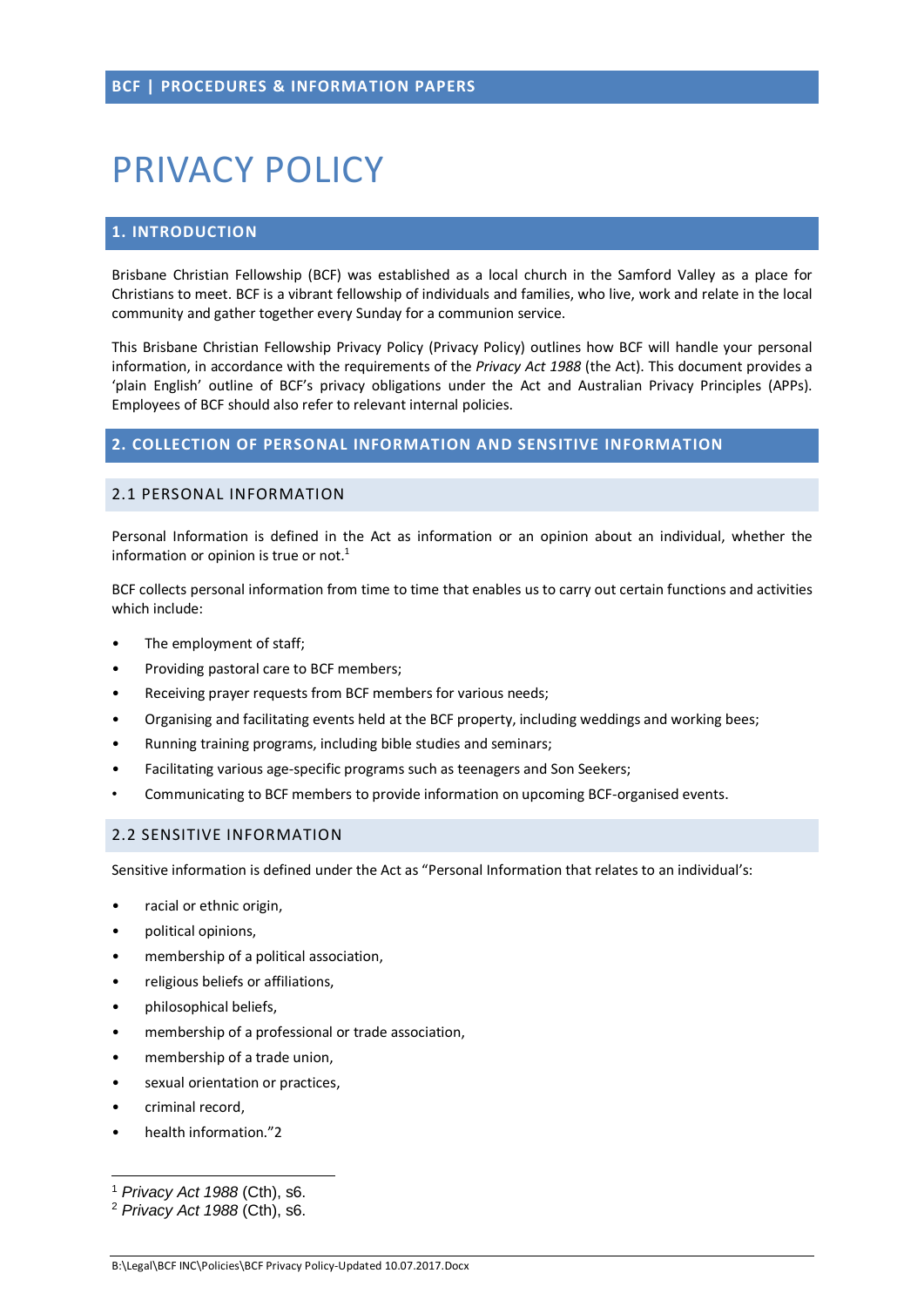BCF may, from time to time, collect Sensitive Information from you to ensure that you are adequately cared for in the context of carrying out our functions and activities. We will not collect this information from you without your consent or use that information for a purpose outside our stated functions and activities.

# **3. HOW WE COLLECT PERSONAL INFORMATION AND SENSITIVE INFORMATION**

BCF only collectsinformation required for the particular function or activity we are carrying out. We may collect Personal Information and Sensitive Information from you in the following ways:

- through our church administration office
- collection forms required to facilitate the functions and activities of BCF
- via our website [\(www.bcf.org.au\)](http://www.bcf.org.au/)
- via the Lampstand website [\(www.lampstand.bcf.org.au\)](http://www.lampstand.bcf.org.au/)
- photographs or video that may be taken of you while at the church property.

The Personal Information and Sensitive Information you submit through the Lampstand website is done so in accordance with the Lampstand Terms of Use. These Terms are available on the Lampstand website.

The BCF website may use cookies to track site visits and navigation within the site. A cookie is a small text file created by a web server and stored on your computer, enabling a unique identification to be given to your computer. Cookies enable our systems to track your clicks as you browse and move between pages on the BCF website. The cookie also helps us. We do not use cookies to retrieve or store Personal Information about you from your computer. Most Internet browsers are pre-set to accept cookies. If you prefer not to receive cookies, you can adjust your Internet browser to disable or to warn you when cookies are used.

Our service provider records your visit to our web site and logs information from your browser including your IP address, the date and time of your visit, the pages accessed, documents downloaded, and the type of browser used. This is a fraud prevention measure, and enables us to evaluate our web site usage and improve our online service. This information is not linked back to individual users except in the unlikely event of an investigation, where a law enforcement agency may exercise a warrant to inspect the service provider's logs.

The BCF website may contain links to the web sites of associated organisations. However, BCF is not responsible for the privacy practices or content of such web sites.

### **4. ANONYMITY**

**.** 

Where possible, we will allow you to interact with us anonymously or by using a pseudonym. For example, if you contact our organization with a general question, we will not ask for your name unless we need it to adequately handle your question. However, for most of our functions and activities we usually need some form of personal information in order to provide you with a greater level of care.

### **5. USE AND DISCLOSURE OF YOUR PERSONAL INFORMATION**

BCF uses the Personal Information it collects about you only in accordance with the Act. We will not sell or rent your Personal Information to any third party without your prior consent. BCF may use the details you have provided us in order to contact you about church-related matters or regarding upcoming events at BCF.

BCF will only disclose your personal or sensitive information for the purpose under which it was collected. We may disclose your Personal Information for a secondary purpose that is related to the primary purpose of collection, or if you have provided consent for the disclosure.

We may also be required by the Act to disclose your Personal Information in the following situations:

- the use or disclosure of the Personal Information is required or authorised by an Australian law, court or tribunal;
- a permitted general situation exists in relation to the use or disclosure of the Personal Information by  $BCF;^{3}$

<sup>&</sup>lt;sup>3</sup> a 'permitted general situation' is defined in the Privacy Act at s 16B